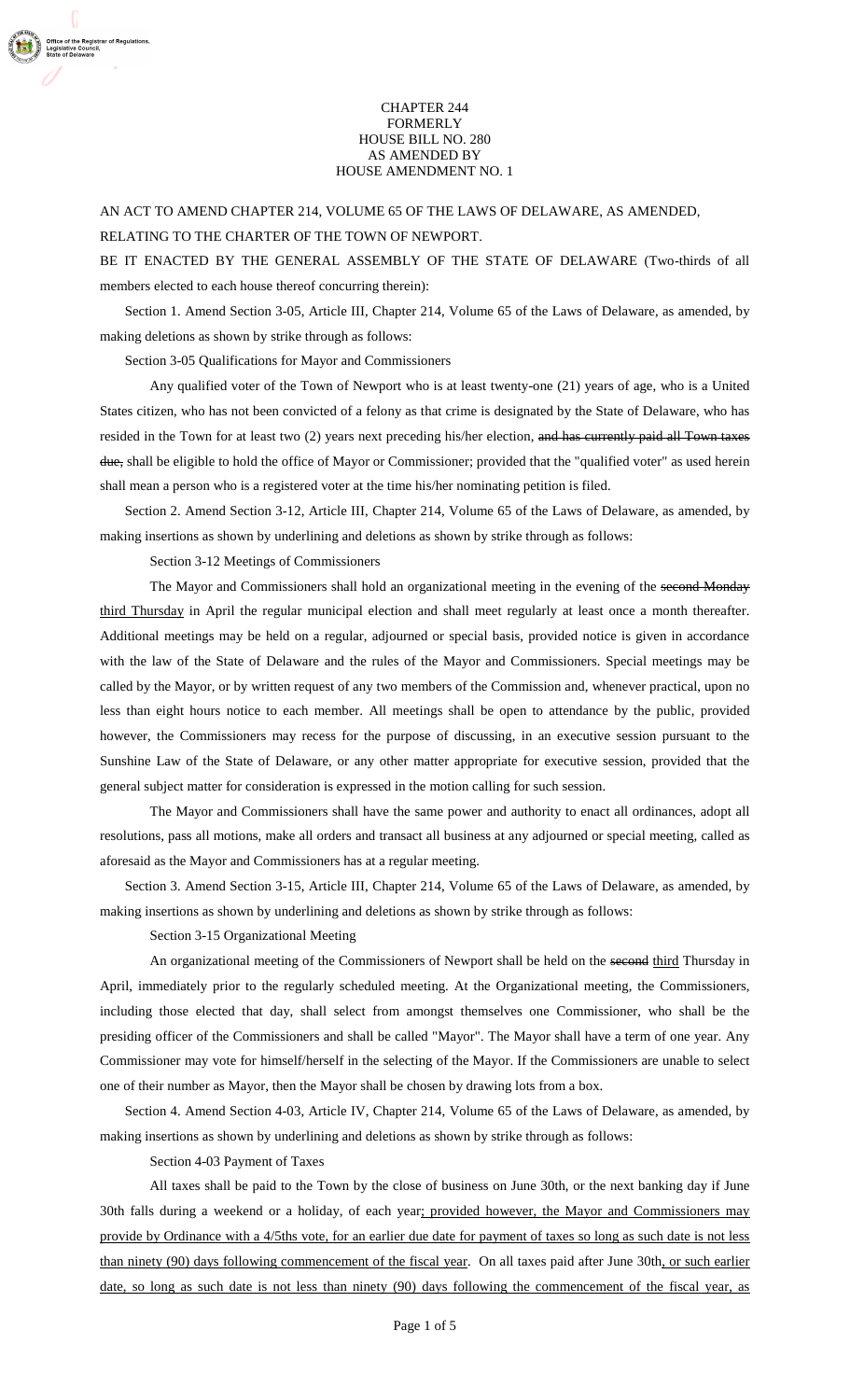established by Ordinance with 4/5ths approval there shall be paid a penalty at the rate of two percent (2%) per month or fraction thereof for each month unpaid after date due. All tax bills shall be sent out on or before May 15th of each year. Appropriate legal action shall be taken against all delinquent taxpayers whose taxes have become delinquent for a period of two (2) years or more.

Section 5. Amend Subsection C, Section 6-06, Article VI, Chapter 214, Volume 65 of the Laws of Delaware, as amended, by making insertions as shown by underlining and deletions as shown by strike through as follows:

C. Definition of "Capital". For the purpose of this section, "capital" shall be defined as any project or equipment, including any extension or addition thereto or thereof, having a life expectancy in excess of, or to be financed over a period greater than six (6) years, or a value exceeding five thousand dollars (\$5,000.00) twenty-five thousand dollars (\$25,000.00).

Section 6. Amend Section 7-06, Article VII, Chapter 214, Volume 65, of the Laws of Delaware, as amended, by making insertions as shown by underlining and deletions as shown by strike through as follows:

Section 7-06 Alderman and Assistant Alderman

The Mayor may appoint, with the advice and consent of three Commissioners, an officer of the Town who shall have the title Alderman. The Alderman may be removed from office by the Mayor subject to the approval of three Commissioners. Any Magistrate or Justice of the Peace serving the State of Delaware may be designated to also serve as Alderman for the Town, but he/she shall not be a Commissioner or the Town Solicitor. In the event that there is no Alderman within the Town, the members of the Town of Newport Police Department are directed to take all violators, except those receiving a voluntary assessment, to the nearest available Magistrate, who is authorized to serve in the capacity of Alderman.

The compensation of the Alderman shall be fixed by resolution, and unless otherwise provided by the Mayor and Commissioners by resolution, the Alderman shall not retain any fines levied by the Court, but must pay such fines into the Town Treasury within fifteen (15) days of collection. Before entering upon the duties of his/her office, he/she shall be sworn or affirmed by the Mayor, by any one of the Commissioners, or by any Justice of the Peace, to perform the duties honestly, faithfully, and diligently. The Alderman shall have jurisdiction of all violations of ordinances of the Town and of all misdemeanors prescribed by any law of the State of Delaware committed within the boundaries of the Town. The Alderman shall have power and authority to hold for bail, fine or imprison offenders, compel the attendance of persons accused of violation of Town ordinances by service or process either within or without the limits of the Town, compel the attendance of witnesses, and hold or punish for contempt; provided that in the case of a violation of an ordinance, he/she shall impose no fine or penalty in excess of that fixed by the ordinance or law, and shall not commit to prison for a longer term than thirty (30) days in default of the payment of a fine imposed by him/her. If any vacancy shall occur in the office of the Alderman by death, resignation, removal from office, or otherwise, such vacancy may be filled by the Mayor and three Commissioners at any meeting thereafter for the remainder of the term. If any Alderman shall be removed from office by the Mayor and Commissioners as herein provided, he/she shall deliver to his/her successor in office within two days after selection of his/her successor, all books and papers belonging to his/her office.

A. Appointment. An Alderman or Assistant Alderman shall be recommended by the Town, appointed by the Governor, confirmed by the Delaware State Senate, and thereafter sworn into Office by the Mayor, and evidence of such appointment shall be recorded at the Recorder of Deeds in New Castle County.

B. Appointment and Reappointment Nomination. When a vacancy occurs in the Office of Alderman or Assistant Alderman, the Mayor and Commissioners of the Town of Newport shall, by majority vote, submit a list of at least 1 qualified candidate and an application to the Governor for consideration of appointment. At least 30 days prior to the expiration date of an Alderman's or Assistant Alderman's term, the Mayor and Commissioners of the Town of Newport shall by majority vote, determine whether or not to recommend reappointment of the Alderman or Assistant Alderman for an additional term. The Town shall submit a letter of recommendation to the Governor for consideration of reappointment, or a letter with at least 1 qualified candidate and an application to the Governor for consideration of appointment.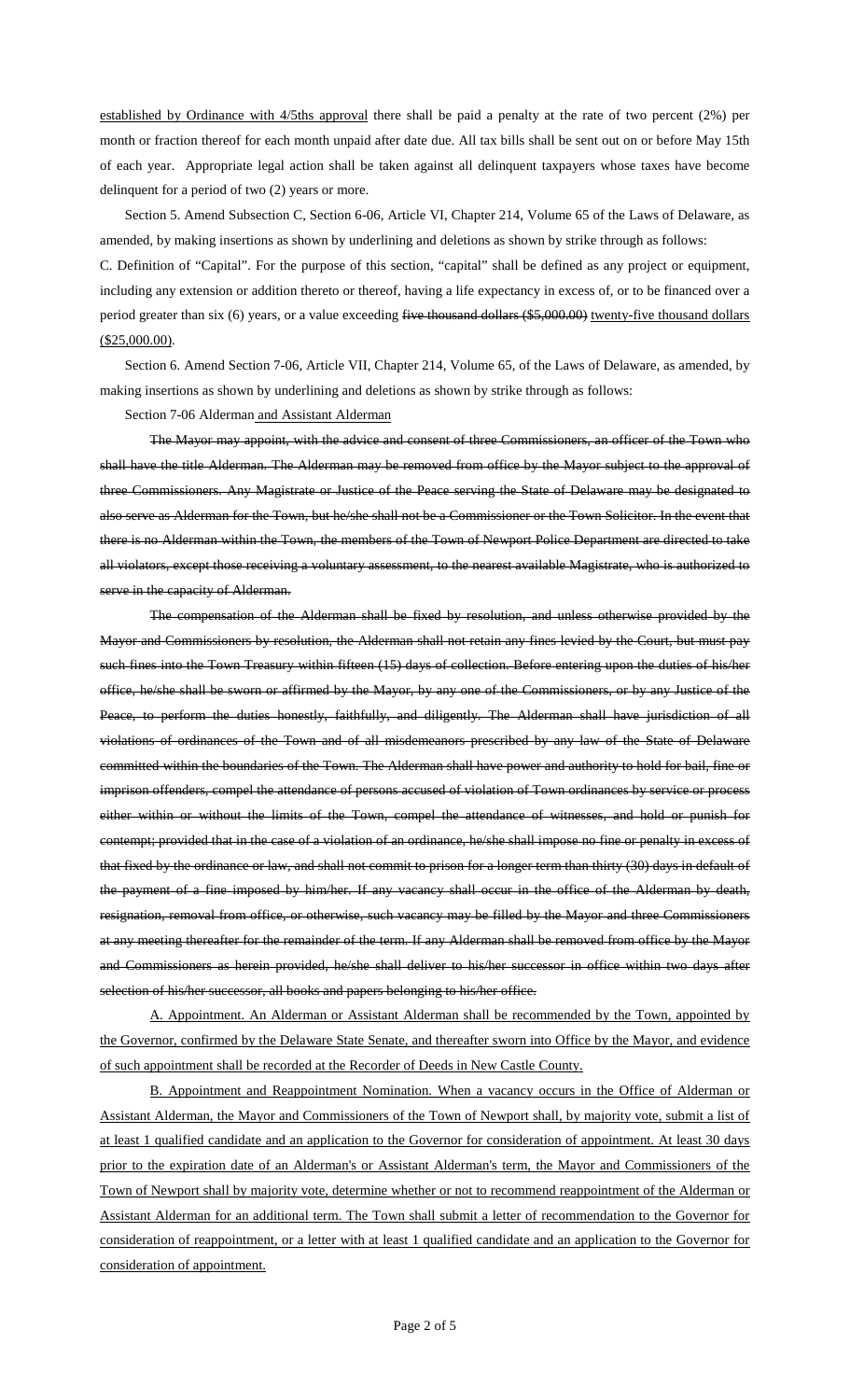C. Term of Office. The Alderman and Assistant Alderman shall serve a 2 year term and may remain in office until either reappointed or a successor is duly qualified.

D. Removal. An Alderman or Assistant Alderman may be censured or removed subject to the provisions of Article IV, Section 37 of the Delaware Constitution of 1897 and the Rules of the Court on the Judiciary. An Alderman or Assistant Alderman may also be replaced upon expiration of a term, following Senate confirmation of a new Alderman or Assistant Alderman.

If any Alderman or Assistant Alderman has been removed from office by Senate confirmation of a new nominee or by action of the Court on the Judiciary, he/she shall, within five (5) days of the Senate confirmation or Court on the Judiciary action, deliver to the Mayor all the books and papers belonging to the Town, and shall within five (5) days pay over to the Town of Newport all moneys in his/her hands. Immediately after the receipt of the books and papers belonging to the office of either the Alderman or Assistant Alderman, the Mayor may require the auditor of the Town to make an audit of the books and papers of the official who has been replaced. Upon the neglect or failure to deliver all the books and papers to the Mayor within the time specified by this Charter, or to pay over all of the moneys to the Town of Newport within the time specified, the Alderman or Assistant Alderman, so replaced, shall be deemed guilty of a misdemeanor and upon conviction thereof shall be fined not less than Twentyfive Dollars (\$25) nor more than One Hundred Dollars (\$ 100) for each day that he/she fails to deliver the books and papers to the Mayor or to pay over all moneys to the Town of Newport.

E. Vacancy. In the absence of the Alderman, or when a vacancy occurs in the office of Alderman, the Assistant Alderman shall exercise all the powers, duties, and responsibilities of the Alderman as set forth in this Charter. When a vacancy occurs for an Alderman and there is no Assistant Alderman to act as Alderman, and the Delaware State Senate is recessed for more than 6 weeks, the Town may elect to have a retired Magistrate act as Alderman pending the confirmation of a nominee with the Delaware State Senate. Such retired Magistrate must meet the appointment qualifications of 10 Del. C. Section 9211 (a) to serve in such capacity, and shall receive such compensation as may be established by the Mayor and Commissioners of the Town of Newport. A retired Magistrate acting as Alderman shall have all powers, duties, and responsibilities of the Alderman as set forth in this Charter until session resumes and a successor is duly qualified.

F. Qualifications. Any person appointed to serve as Alderman or Assistant Alderman shall be at least twenty-one (21) years of age, a United States citizen, a Delaware citizen, of good character and reputation, and shall reside within New Castle County, and shall not be a Mayor or Commissioner of the Town of Newport or otherwise an officer or employee of the Town of Newport.

G. Oath of Office. Within 14 days of Senate confirmation the Alderman or Assistant Alderman shall be sworn or affirmed by the Mayor to perform the duties of office honestly, faithfully, diligently, and to support the Constitution of the United States and the Constitution of the State of Delaware, and to uphold and enforce the Charter of the Town of Newport and ordinances duly enacted by the Mayor and Commissioners of the Town of Newport.

H. Duties. It shall be the duty of the Alderman and Assistant Alderman to adjudicate actions brought under any ordinances legally enacted or established by the government of the Town and to carry into effect all legally binding orders and directions of the Mayor and Commissioners of the Town of Newport made pursuant to any law of this State or its Constitution. In carrying out the duties of the office, an Alderman or Assistant Alderman shall comply with the ethical responsibilities required of Aldermen in this state and shall operate the court in accordance with the Criminal Rules of Procedure for the Alderman and Mayor Courts of the State of Delaware.

I. Compensation. The compensation of the Alderman and Assistant Alderman shall be fixed by the Mayor and Commissioners of the Town of Newport and approved in conjunction with the Mayor and Commissioners' adoption of the Town operating budget. If no change is proposed and approved by the Mayor and Commissioners, the previously established compensation rate shall continue in effect until revised by a majority vote of the Mayor and Commissioners. Such compensation shall not be contingent upon or related to the amount of any civil or penal fines imposed or collected through the Alderman Court and shall not be reduced during the term of office.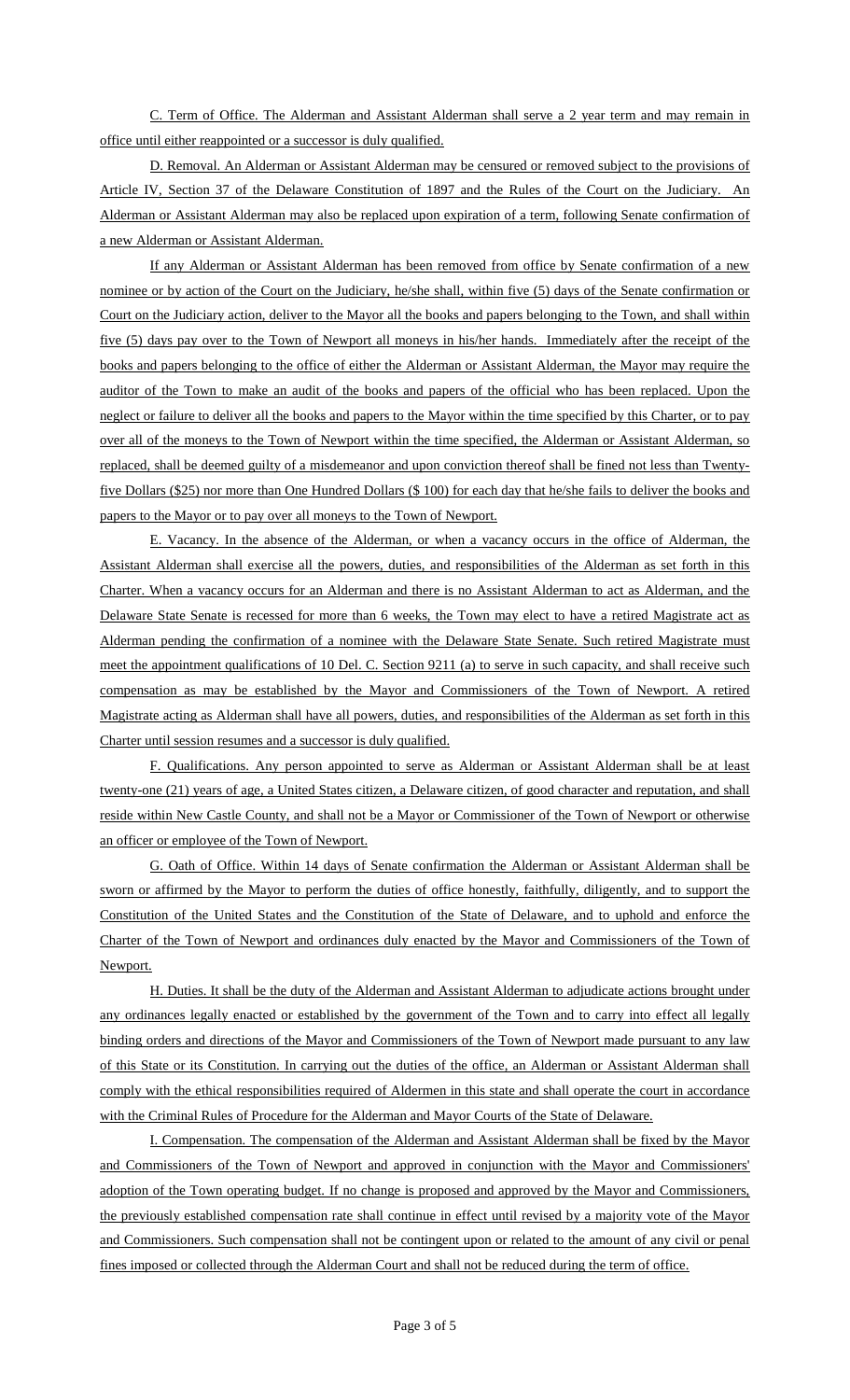J. Alderman's Docket. The Mayor and Commissioners of the Town of Newport shall procure suitable records for the use of the Alderman and the Assistant Alderman. Such records shall be known as the "Alderman's Docket". The Alderman and Assistant Alderman shall record all official acts and proceedings in the Alderman's Docket. All criminal matters, but not civil matters, shall be entered into the Delaware Criminal Justice Information System (DELJIS) as required by law.

K. Jurisdiction. The Alderman and Assistant Alderman shall have jurisdiction and cognizance of all breaches of the peace, offenses and violations of any civil or criminal ordinance of the Town committed within the corporate limits. As to such offenses or violations over which they are given jurisdiction by this Charter or by any other law of the State of Delaware, the Alderman and Assistant Alderman shall be authorized and empowered to hold for bail, set bail, impose fines, or imprison, for each offense or violation in accordance with the penalties provided by this Charter, by any Town Ordinance enacted hereunder, or as provided by any law of the State of Delaware; provided however, that the maximum fine which the Alderman or Assistant Alderman may impose shall never exceed the limits established by this Charter.

L. Civil and Criminal Penalties; Costs. Neither the Alderman nor the Assistant Alderman shall impose any penalty in excess of the State Statutory penalty when enforcing the laws of the State of Delaware, as set forth in the Delaware Code, as amended, exclusive of costs, nor imprison any offender for more than thirty (30) days, or both, except as otherwise specifically provided in this Charter or by state statute; but the Alderman and Assistant Alderman may, in addition to any other fine or term of imprisonment permitted to be assessed or imposed, impose and collect such costs as are set by ordinance or resolution of the Mayor and Commissioners of the Town of Newport, provided that when enforcing the laws of the State of Delaware as set forth in the Delaware Code, as amended, no costs shall be imposed which are in excess of that which may be imposed by the Justice of the Peace Court for like service. When imposing penalties for violation of Town of Newport Ordinances, the Alderman and Assistant Alderman may impose such fines and costs as are validly authorized by Town of Newport Ordinances.

M. Monthly Report to Mayor and Commissioner of the Town of Newport. The Alderman and Assistant Alderman shall prepare and submit a written monthly report to the Mayor and Commissioners reporting all fines and penalties imposed during the preceding calendar month and shall pay to the Town of Newport all such fines and penalties at such times as the Mayor and Commissioners shall direct. Neither the Mayor nor the Commissioners may establish or communicate an expected revenue budget for the Alderman Court, notwithstanding the forgoing, the Mayor and Commissioner's may establish in their own budget a line item based upon an estimate using the prior year's activity for financial budgeting only.

N. Alderman Court Facilities and Staff. The Town of Newport shall provide adequate and appropriate facilities and staff to facilitate the independent judicial operations of the Alderman Court. Facilities shall be separate from conflicting town operations, including, but not limited to, police agency functions. The town may house the Alderman Court in a common municipal building, so long as the Alderman's Court is provided space physically separate from other town functions and is further situated in such a manner to foster public confidence in the independence of the Court. Likewise, staff assigned to the Court shall not be shared with conflicting town government operations.

Section 7. Amend Subsection I, Section 9-04, Article IX, Chapter 214, Volume 65 of the Laws of Delaware, as amended, by making insertions as shown by underlining and deletions as shown by strike through as follows:

I. The Town Manager shall have charge and supervision of the streets, gutters, curbs, waterworks, sidewalks, boardwalks, jetties, piers, parks and other administrative affairs of the Town and all work relating thereto; provided however, that nothing contained herein shall create the responsibility for the Town to pay for the sidewalk repairs and maintenance as such matters shall only be governed by a duly adopted Town Ordinance.

Section 8. Amend Section 12-05, Article XII, Chapter 214, Volume 65 of the Laws of Delaware, as amended, by making insertions as shown by underlining as follows:

Section 12-05 Charter Amendments

The Mayor and Commissioners may, by ordinance, provide a procedure by which it may propose to the voters an amendment to this Charter, but said procedure shall, in all respects, comply with applicable State law.